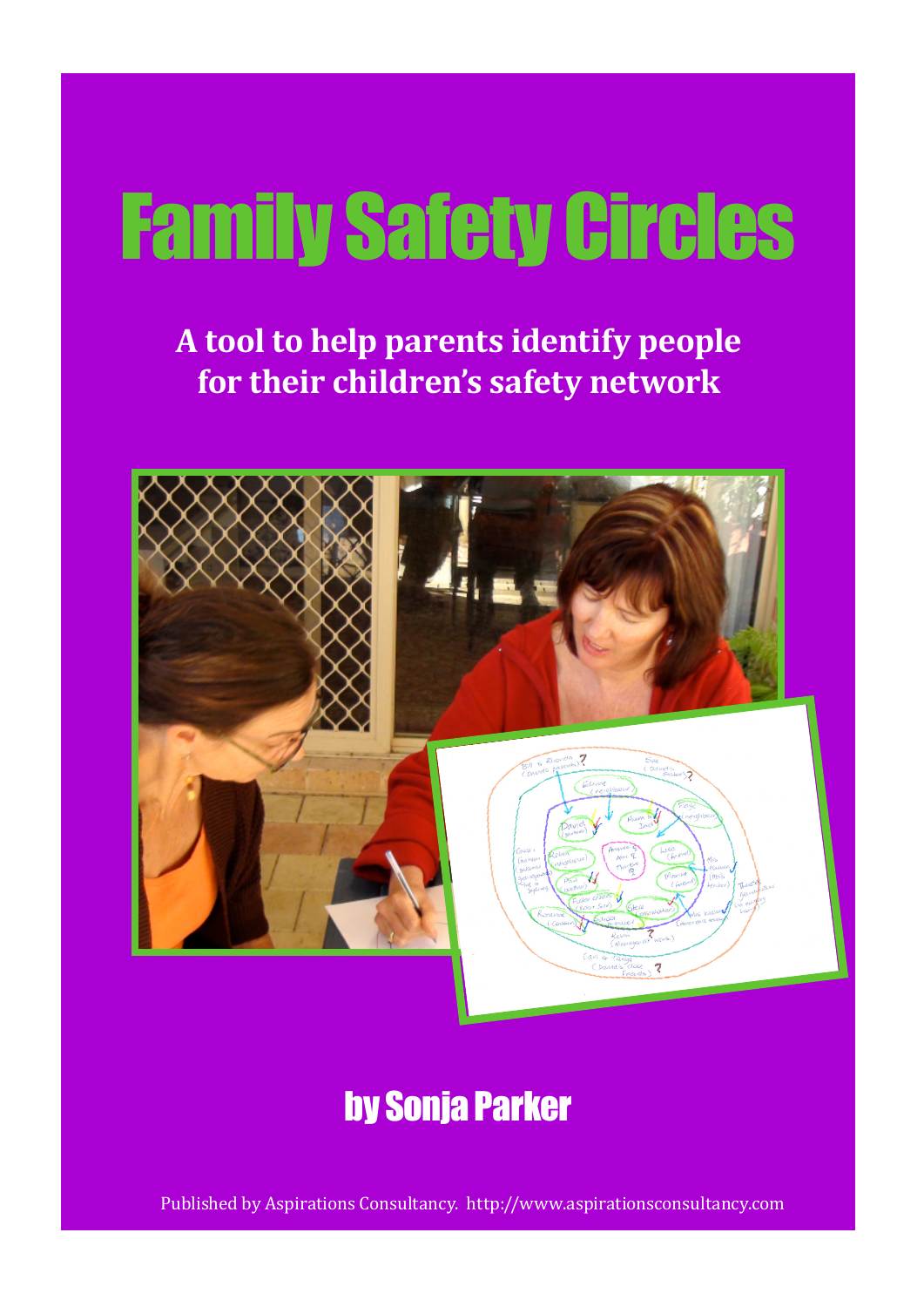## **Identifying people for the safety network**

The 'Family Safety Circles' tool is a safety planning tool that can be used with families to help identify people for the child's safety network. The Family Safety Circles tool can also help professionals have conversations with family members about why a safety network is necessary, about the role of the safety network and the process of assessing who would be appropriate people for the safety network. The Family Safety Circles tool was developed early in 2010 as part of my safety planning work with families in Western Australia and is based on ideas drawn from the Resolutions Approach for working with 'denied' child abuse (Turnell and Essex, 2006) and the relationship circles concept from the Protective Behaviours program. This booklet contains an overview of the Family Safety Circles tool, a detailed case example, and a suggested process for using this tool with families.

I usually use the family safety circles tool on the very first visit with a family, when I am talking about the need for us to work together to build a safety plan to address the concerns and the importance of having a safety network, of family and friends and involved professionals, who will work with us to develop the safety plan to ensure that the children will always be safe in the family's care in the future. At this point, parents/ caregivers very frequently say that they do not have people in their lives who can be part of a safety network, either because they have ended their friendships with their old drug-using buddies or they have moved to a new area to get away from their old drug friends, or because their family relationships have broken down over the years and they no longer have contact with any of their extended family. This is the point that I introduce the Family Safety Circles tool.

### **Structure of the tool**

The Family Safety Circles tool is a very simple tool, consisting of three concentric circles drawn around the family. The family members (children and parents/ caregivers) are represented in the middle of the tool (in the yellow circle) by a quick drawing of the family, by writing the family member's names or by a photo of the family or children.



**Family Safety Circles Tool**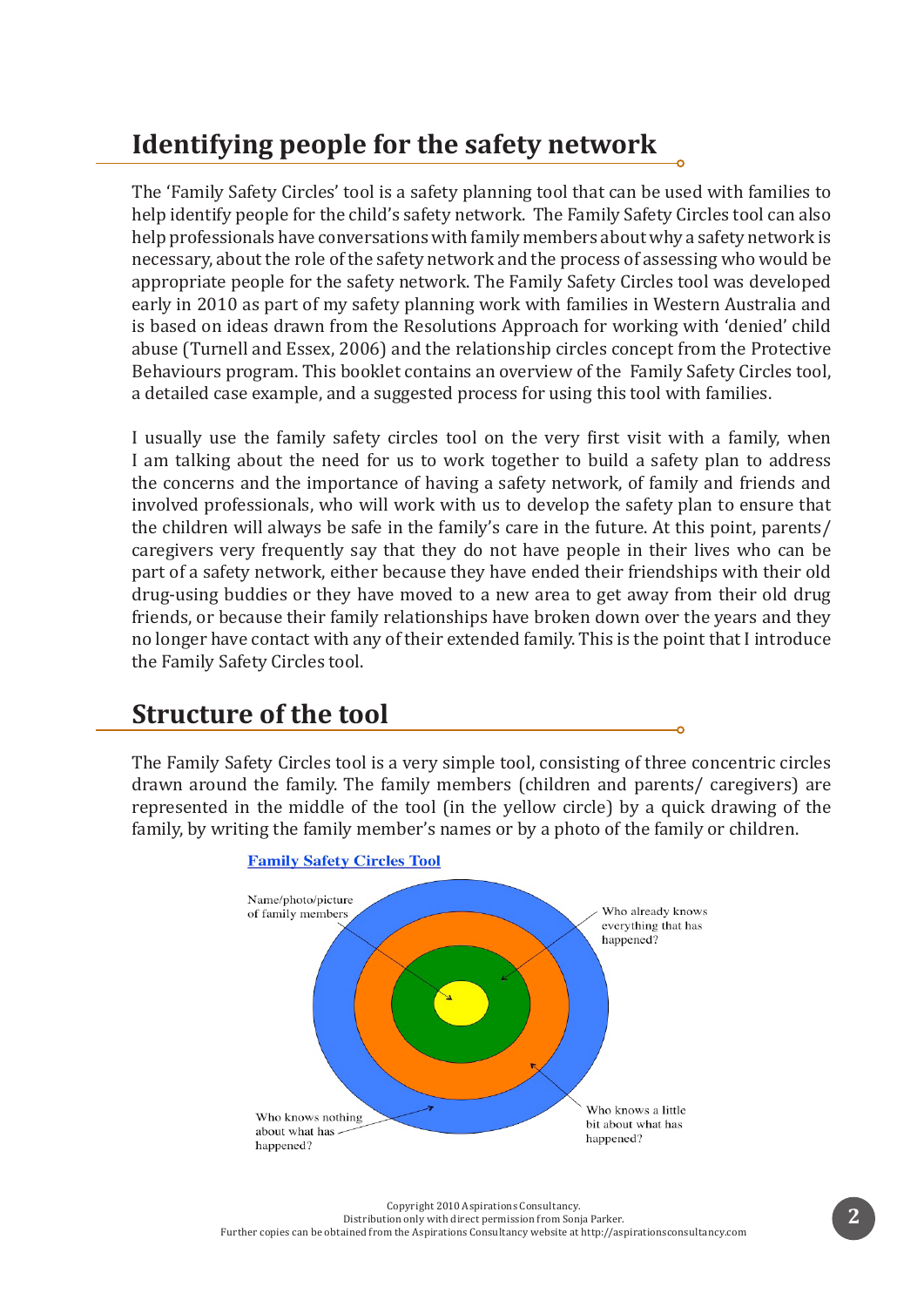The innermost circle (green) is where we write the names of all the people in the children's and the family's life who already know about what happened that led to the children being taken into care, or that led to child protection services being involved with the family.

The middle circle (orange) is where we write the names of those people in the family's life who know some of what has happened but don't know all the details. Perhaps they know that the children are not in the care of the family and that something happened that led to that, but they do not know the details of what happened.

The outermost circle (blue) is where we write the names of those people who don't know anything about what has happened and don't know that child protection services are involved with the family.

## **Process for using the Family Safety Circles tool**

#### **1. Talking about the need for a safety network**

The first step in the process of using the Family Safety Circles tool flows directly out of the conversation with parents/caregivers about what we mean by a safety network and the fact that a safety network needs to be in place for the safety planning work to progress. When discussing the need for a safety network I usually say something like:

*"For Child Protection Services to be confident that the things that we are worried about aren't going to happen to the children in the future, we need to know that there will be a safety network for the children; a group of people who see the children often and who will be part of the process of working with you and with us to develop a safety plan that will show everyone that the things we are worried about are not going to happen to the children in the future. You know that old saying that it takes a village to raise a child? Well the safety network is a bit like that village. We need to know that it's not just you and the kids on your own and that once child protection services walk away, that there will be a group of people who will be part of the children's lives and will help you to make sure that the children will always be safe in relation to the things we are worried about."*

As family members start to talk about who might be part of the safety network or start to say that they don't have any people in their life who could be part of the safety network, you can move straight into using the Family Safety Circles tool. At this point I usually say something like: *"Okay, so let me ask you a question"* and as I'm saying that, I draw a large circle on a piece of paper and place this paper on the table between myself and the parents/caregivers so that it is visible to everyone.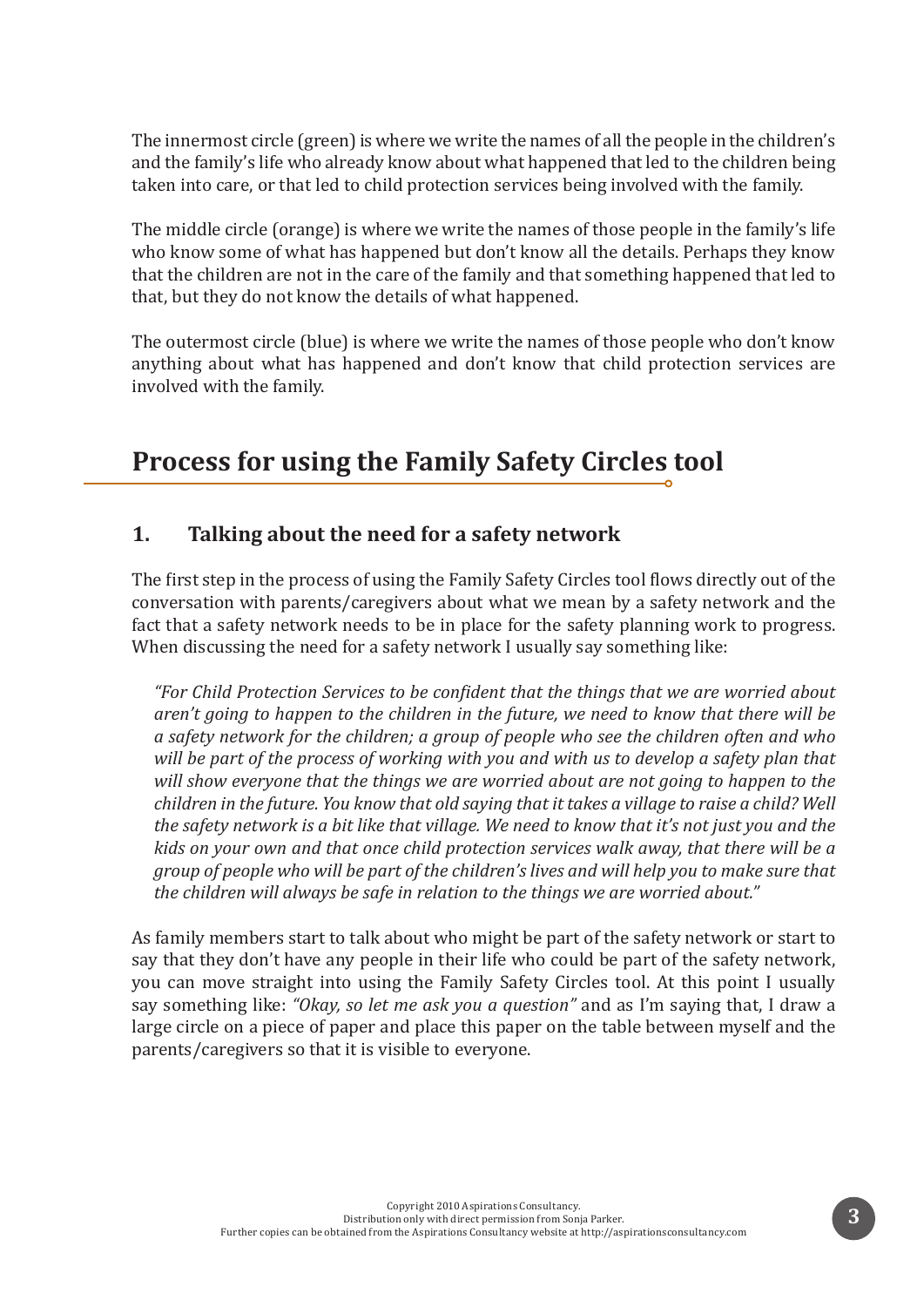#### **2. The Inner Circle**

I then ask the question:

*"Who are the people in your life and your child's life who already know about what has happened that led to your child/children being in care (or to child protection services being involved with your family)?"*

As the parents/caregivers identify people who know what has happened, the names of these people are written into the inner circle (leave a little space right in the middle to come back to later and put the children's and parents' names or pictures).

#### **Giving Compliments**

As soon as the parents/caregivers identify one name, you have the opportunity to compliment parents for the openness and courage they have shown in talking openly with people about what has happened. In terms of bringing a sense of positive energy to the process, the earlier you can provide compliments to the parents, the better. For example, if a mum has just let me know that there are people in her life who she's had the courage to talk to about what has happened, I want to acknowledge and honour her courage by saying something like:

*"I imagine that might have been difficult to tell your mum about what happened. How did you manage to do that/find the courage to do that?"*

or

*"You told all these people about what has happened. Wow, that can't have been easy. How did you manage to do that?"*

Then continue asking *"Who else already knows what has happened?"* until the parents/ caregivers have identified all of the people in their lives who already know what has happened and these names have been recorded in the inner circle.

Having these people identified in the inner circles creates the opportunity for further learning about the parents/caregivers by asking questions such as:

- *"Who in the circle was the hardest person for you to talk to about this?"*
- *• "How did you do that?"*
- *• "What helped you to do that?"*
- *• "Who was the first person that you told?"*

The parent's/caregiver's answers to these questions will also provide important information about their relationships with the possible safety network people.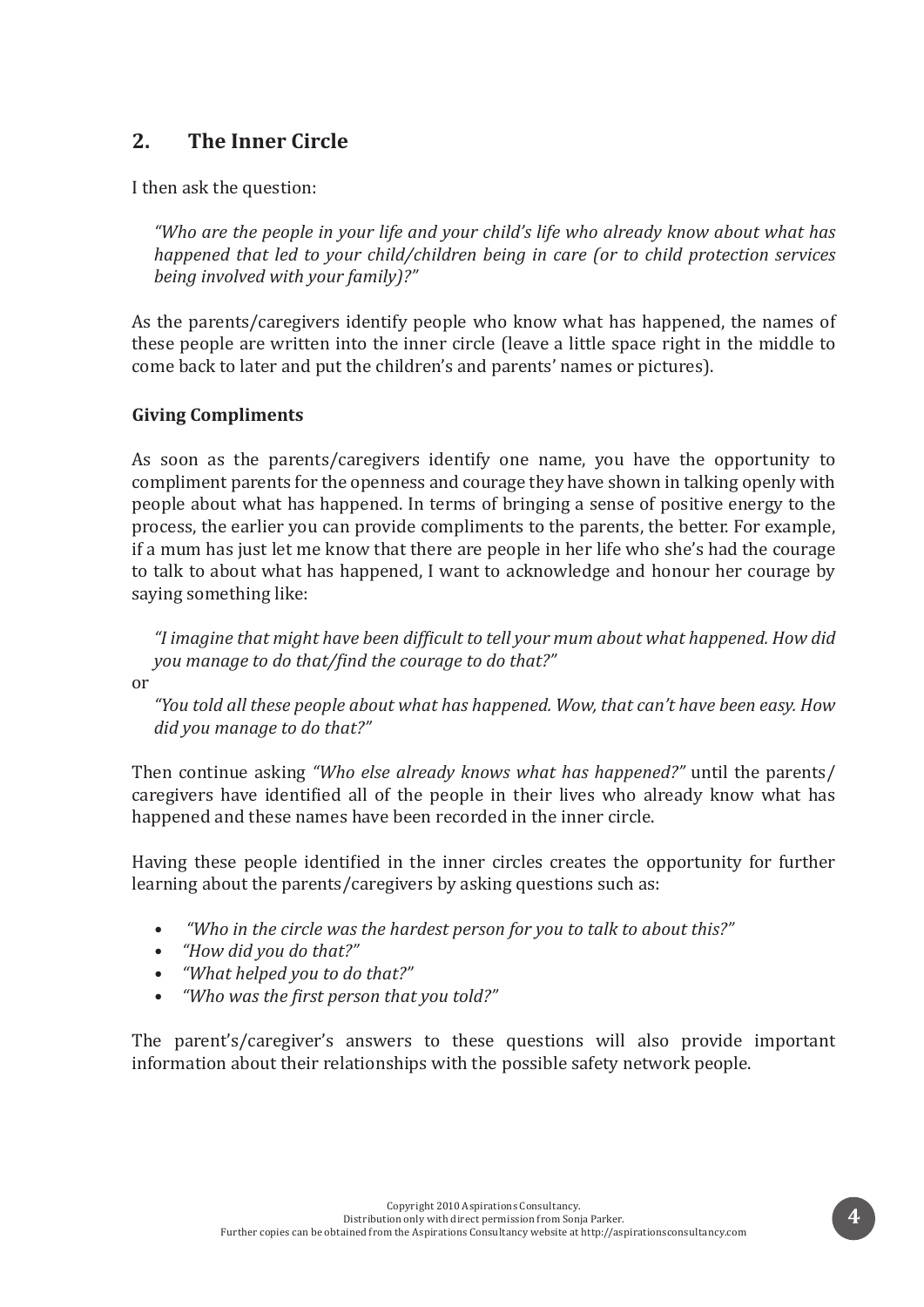#### **3. The Middle Circle**

The next step in the process is to create the middle (second) circle by drawing a circle around the inner circle and then asking:

*"Who are the people in your life and the kids' lives who know a little bit about what has happened; who don't know the whole story but maybe know some of what has happened? Or maybe they know that something has happened but don't know any of the details?"*

So then in the middle (second) circle, we write the names of those people who know a little bit or some of what has happened. Again, you can give further compliments to the parents/caregivers as more people are identified.

#### **4. The Outer Circle**

The next step is to create the outer circle by drawing a third circle around the other two circles. The question you are then asking is:

 *"Who are the people in your life and your children's lives who don't know anything about what has happened?"* 

As these people are identified, their names are written into the outermost (third) circle.

#### **5. Moving people from the outer circles to the inner circle**

If there are not already sufficient/appropriate people in the inner circle (who meet the criteria of already knowing what has happened), the next part of the process is to explore who the parents/caregivers are willing to move from the outer two circles into the inner circle.

I usually start to make the connection between the inner circle and the safety network more explicit by saying something like:

*"Remember I said at the beginning that people in the safety network would need to know about what has happened in the past, well you've already got these people in this inner circle who you've been willing to talk to about what has happened, so you've already got these people as possible people for the safety network. So now we need to make sure we have enough people in this inner circle and the right people in this inner circle for the children's safety network."*

If there are not enough people in the inner circle, then I usually explore who from the outer circles could become part of the inner circle by asking questions such as: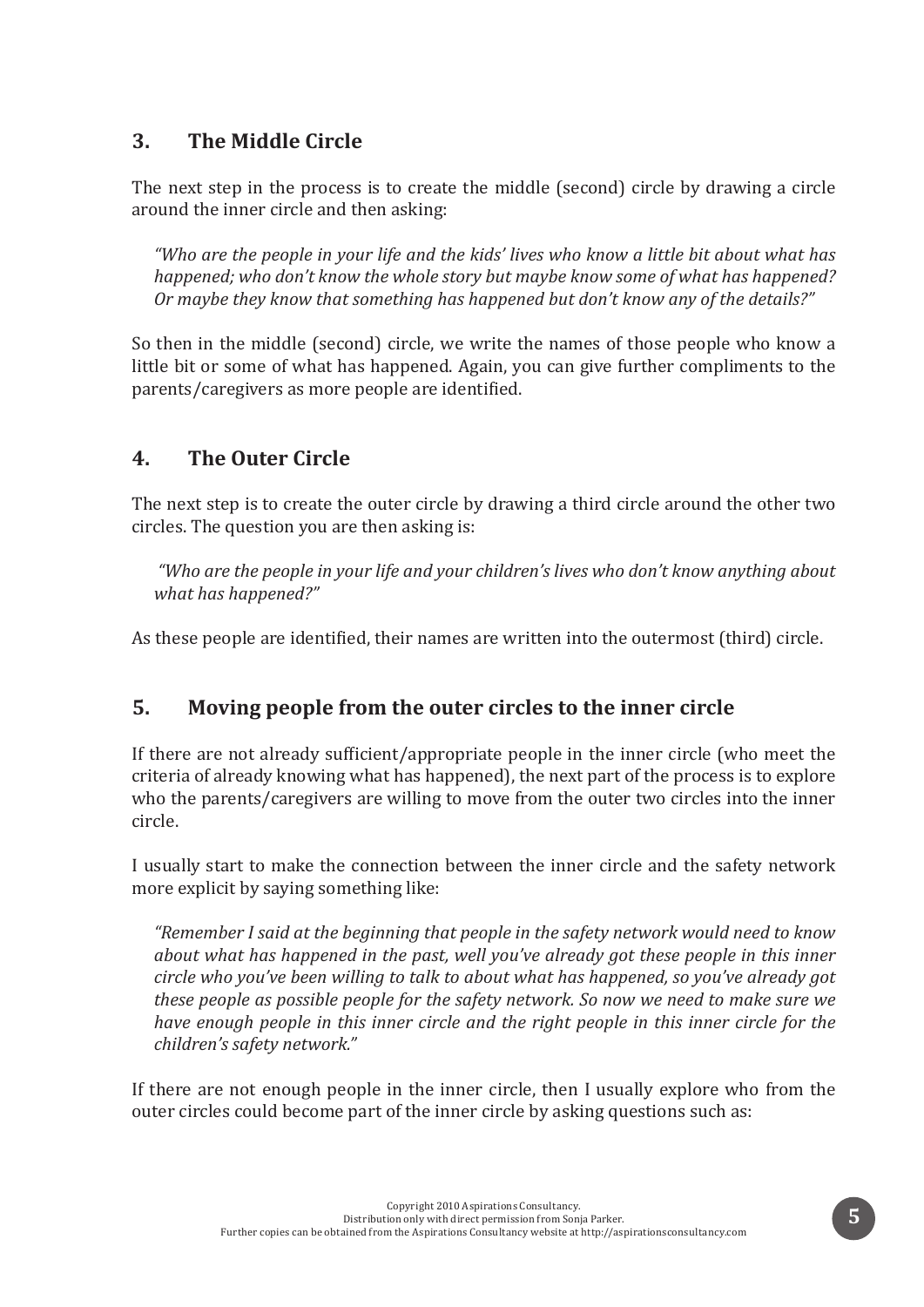- *• "Who else from these outer circles do you think needs to be part of this inner circle?"*
- *• "Is there anyone in these two outer circles who you have thought about telling or come close to telling, but you haven't quite gotten there yet?"*
- *• "Who would Grandma (for example pick a person already in the inner circle) say needs to be in this inner circle with her?"*
- *• "Who would the kids want to have in this inner circle?"*
- *• "You know all of these people, I don't know them yet, but who do you think I would want to have in this inner circle?"*
- *• "Who of all of these people do you feel most comfortable with/most understood by and think would be important to have as part of the safety network?"*

The suggestions of who else could be brought into the inner circle can be represented visually by doing things like drawing arrows that connect the people's names in the outer circles with the inner circle, or the suggested people can be added to the inner circle in a different colour to distinguish them from the people who already know what has happened.

#### **6. How many people do we need in the safety network?**

At some point within this process, the question of how many people need to be in the safety network will usually be asked. This can feel like one of those 'how long is a piece of string' questions, but it is nonetheless one that we need to answer and to try to quantify.

There is no one definitive required number for the safety network that applies to every family situation. The number of people needed for the safety network needs to be determined based on the seriousness and nature of the concerns, the age and vulnerability of the children, and the availability of the other safety network people. We need to know that there are enough people in the safety network to be able to meet the day-to-day arrangements required in the safety plan. If, for example, our safety goal requires 24/7 supervision of the children while they are with one or both parents, there would need to be a large enough number of people in the safety network to make that possible, and a much larger number than if we require the children to be supervised by the safety network when the children have occasional contact with granddad (for example).

The decision about how many people are needed for the safety network needs to be thought through and talked through with everyone involved in the safety planning process to ensure that everyone is confident that the number and availability of people in the safety network are going to be able to maintain and monitor the safety plan.

#### **7. Talking about what we mean by 'safety' people**

What has happened so far in the process is that the parents/caregivers have now identified a number of people who could potentially be part of the children's safety network. The Family Safety Circle tool can now be used to begin having the conversation about the need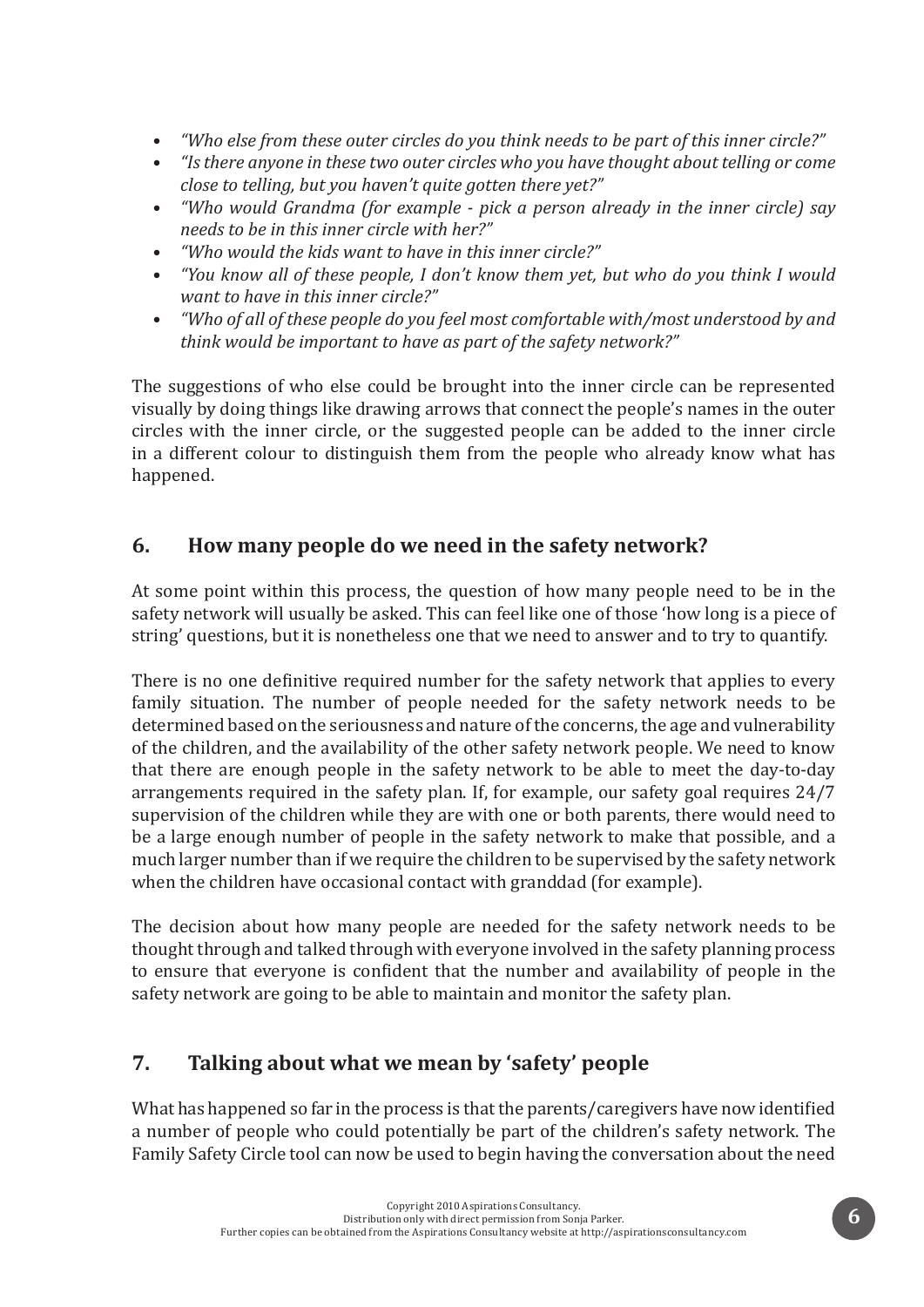for the safety network people to be assessed as 'safe' people and the process for making this decision/assessing whether or not someone is a 'safe' person.

I usually introduce the idea of assessing whether or not someone is a 'safe' person by asking questions such as:

- *• "If you suddenly got sick and had to go into hospital, which of the people in this inner circle would you be prepared to leave your kids with?"*
- *• "Who do you think your children would be willing/feel safe staying with?"*
- *• "If grandma (or one of the other people in the inner circle) was here looking at the people in this inner circle, who would she say she was happy for her grandkids to be left with?"*
- *• "I have met any of these people yet but they are all people that you know, so who do you think I would be happy to have the kids staying with?"*

The information provided by the parents/caregivers in response to these questions can be represented visually by doing things like putting a circle around the names of the people who are identified as 'safe' people (you could use one colour for Mum's views, for example, and a different colour for who Mum thinks others would nominate as 'safe' people) and question marks or crosses put through those people who have been identified as potentially 'unsafe' people.

By asking questions from a variety of points of view (the parent's, the children's, grandma's, and the worker's view), you are demonstrating that the decision about whether or not someone is regarded as a safe person is based on information provided by a range of people involved with the family. You are also introducing the idea that this decision will be made collaboratively, with the significant people in the children's lives being involved in the process of assessing whether or not it is appropriate for someone to be part of the children's safety network.

While the ultimate decision about whether or not someone is assessed as being an appropriate person for the safety network rests with the statutory agency, the information provided by the parents/caregivers, the children and by other people in the safety network is a vital part of that decision-making process.

#### **8. What do people need to know to be part of the safety network?**

Once the people who 'know everything' (in the inner circle) have been identified, you are then able to explore with the parents/caregivers what these people actually know and what else they need to know. I usually start this conversation by asking a question such as:

*"You said that these are the people who know everything about what has happened. Can we now talk about what it is that they actually know? What have you told them?"*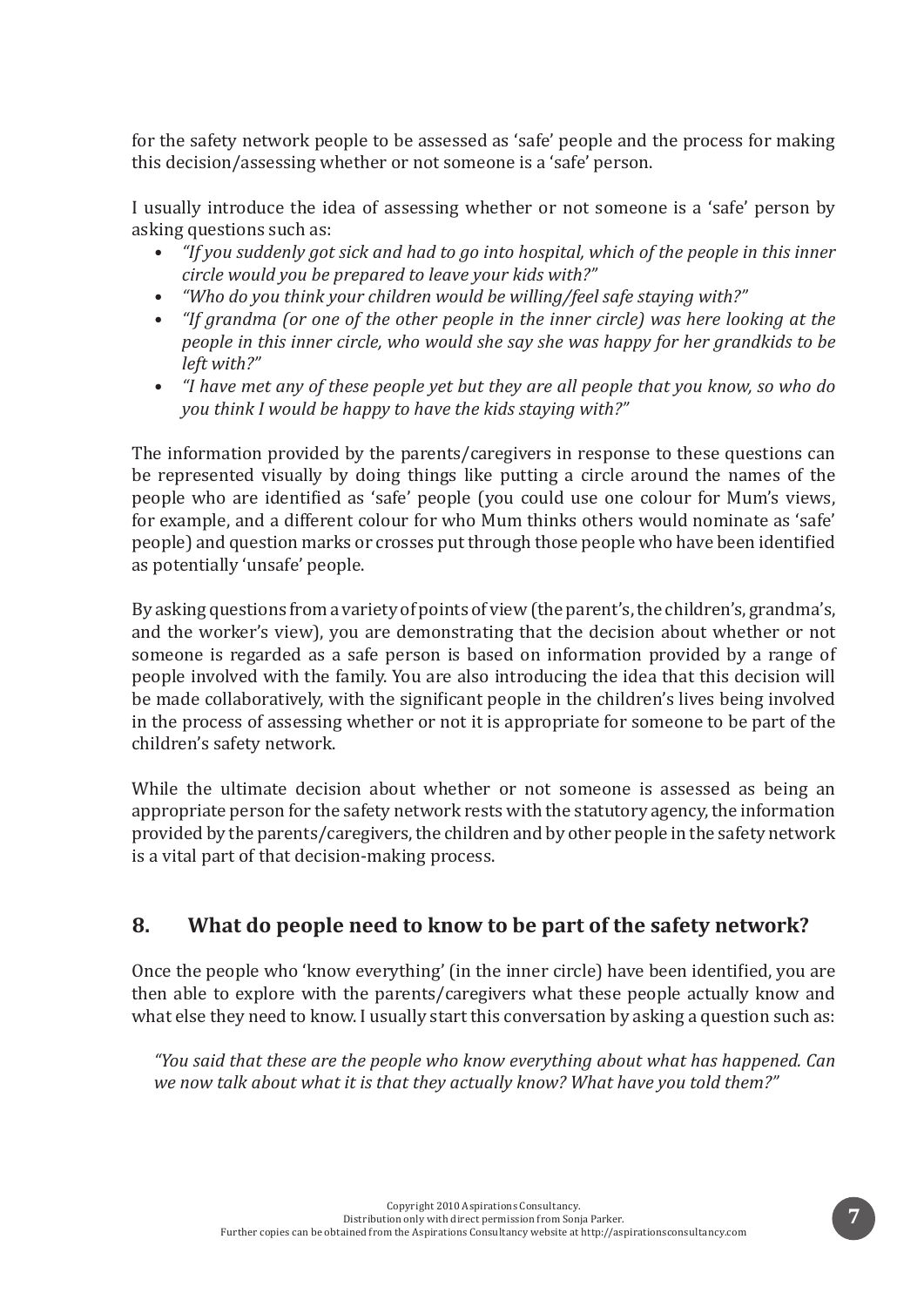A bottom line for the safety network is that people in the safety network need to know child protection services' views about what has happened to the children in the past and to understand the worries that professionals have about what might happen to the children in the future in the parents' care. This doesn't mean that the parents or the safety network need to agree with these views, but they do need to understand that these are the views held by child protection services and that these are the views that the safety plan must address, over time, for child protection services to be willing to close the case.

Within the Signs of Safety approach, at a minimum we would want the safety network to be presented with the harm statements (what child protection services (CPS) believe has happened to these children or any other children in the past in the care of these parents), the danger statements (what CPS are worried may happen to the children in the future in the care of these parents) and the safety goals (what CPS would need to see the family doing, over time, in their care of the children that would satisfy everyone that there was enough safety to close the case).

#### **9. How do we ensure that everyone is informed?**

There are a number of ways that this information can be presented to the safety network:

- The parents/caregivers can take responsibility for talking this information through with all the potential people for the safety network prior to the first safety network meeting. If this happens, it is important that child protection services go over this information at the safety network meeting to make sure that everyone is clear about CPS' views.
- A copy of the Signs of Safety form can be provided to all the potential people for the safety network prior to the first safety network meeting and this can be discussed/ explored further at the meeting.
- The Words and Pictures document that has been prepared for the children can be presented to the safety network at the first safety network meeting as a means of ensuring that everyone understands CPS' views. (For further information on the Words and Pictures process, see "The Resolutions Approach: Working with 'Denied' Child Abuse", Turnell & Essex, 2006, or the Words and Pictures DVD, available at www. signsofsafety.net).

#### **10. The role of the safety network**

The Family Safety Circles tool can also help you to talk with the parents/caregivers about what the safety network would need to do. The safety network is an integral part of the safety planning process and so it is important that parents/caregivers understand what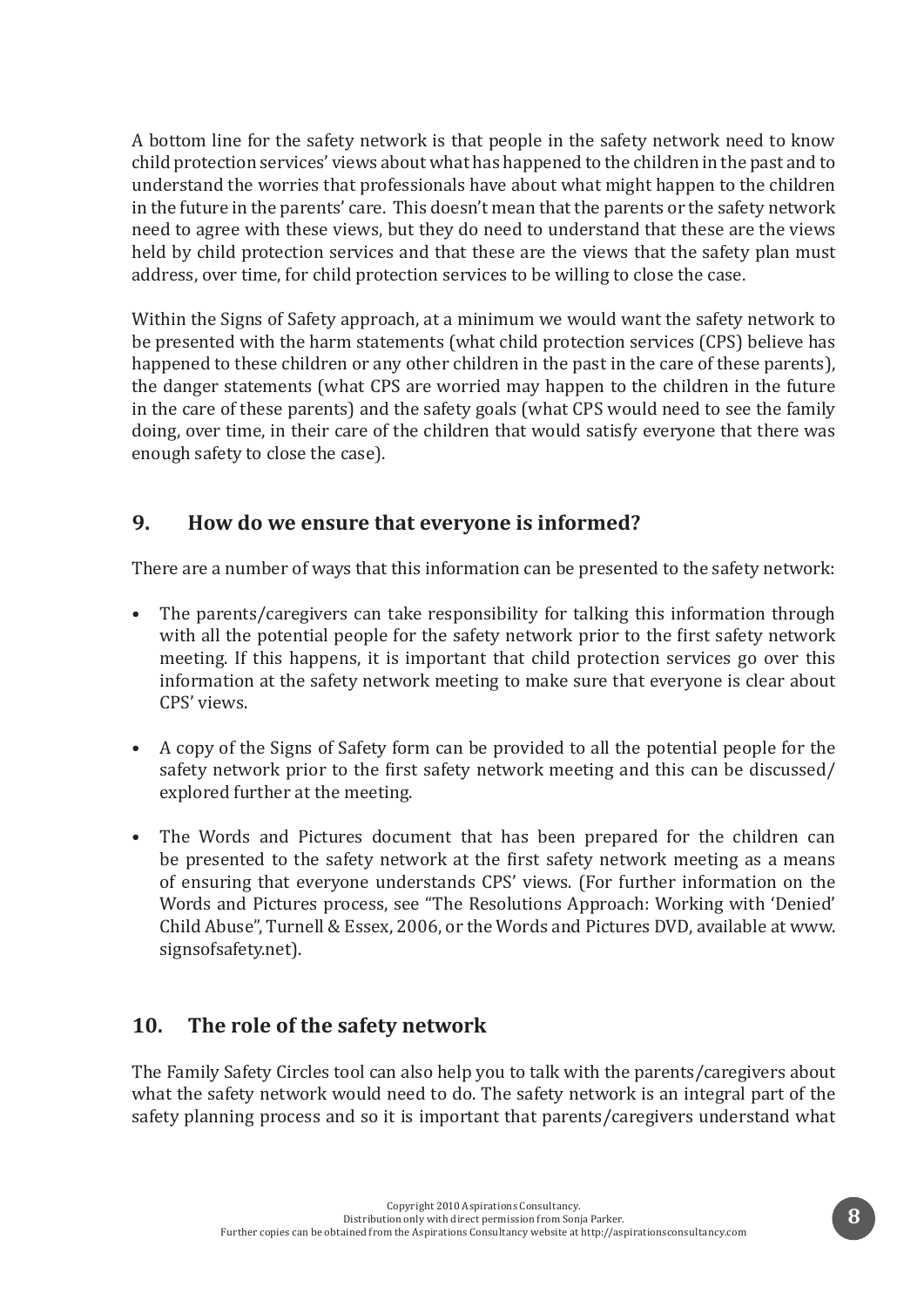it is that the safety network will be asked to do and how this fits into the overall safety planning process. In most cases, it is the parents/caregivers who will be asking people to be part of the children's safety network and will be inviting them to the first meeting, so it is important that parents have had the opportunity to think and talk this through.

I usually start talking about the role of the safety network by saying something like:

*"We've got all these people now in this inner circle who know about what has happened and who could be part of the safety network, and I think it's fantastic that you've got so many people (these people) who already know what has happened. And you have also suggested other people from the outer two circles who you would be willing to have know about what has happened so that these other people could also be part of the safety network. So can we talk now in a bit more detail about what the safety network would need to do?"*

Before presenting further information to the family about the safety planning process and how the safety network fits into this, I usually try to ascertain what the parents already know/understand about the role of the safety network by asking a question such as:

*"I know we haven't talked a lot about the safety network, but if these people agreed to be part of your children's safety network, what do you imagine they are going to need to do?"*

I would then continue asking *"What else do you think the network is going to need to do?"*  until you are pretty clear that the parents have had the opportunity to demonstrate their knowledge/understanding about the role of the safety network.

At a minimum, we would expect the safety network to:

- Listen to CPS' views about what has happened to the children in the past and the worries about future dangers for the children that the safety plan needs to address.
- Come to meetings with the parents/child protection services to develop the detailed safety plan that will demonstrate to everyone that the children will always be safe in relation to these identified dangers. The number of meetings could be as few as one or two or could be as many as a dozen, depending on the complexity of the situation.
- Continue working with the family and CPS to monitor how the safety plan is working. This is usually for a period of somewhere between 6 months and 2 years, depending on how long CPS would need to see the safety plan in place and working for them to be confident that the plan will continue working once CPS close the case.
- Continue supporting the family to ensure the safety and wellbeing of the children for as long as the children remain vulnerable to the identified dangers. CPS will need to have the conversation about how long the safety network will need to be actively involved for with the family and the safety network prior to CPS closing the case.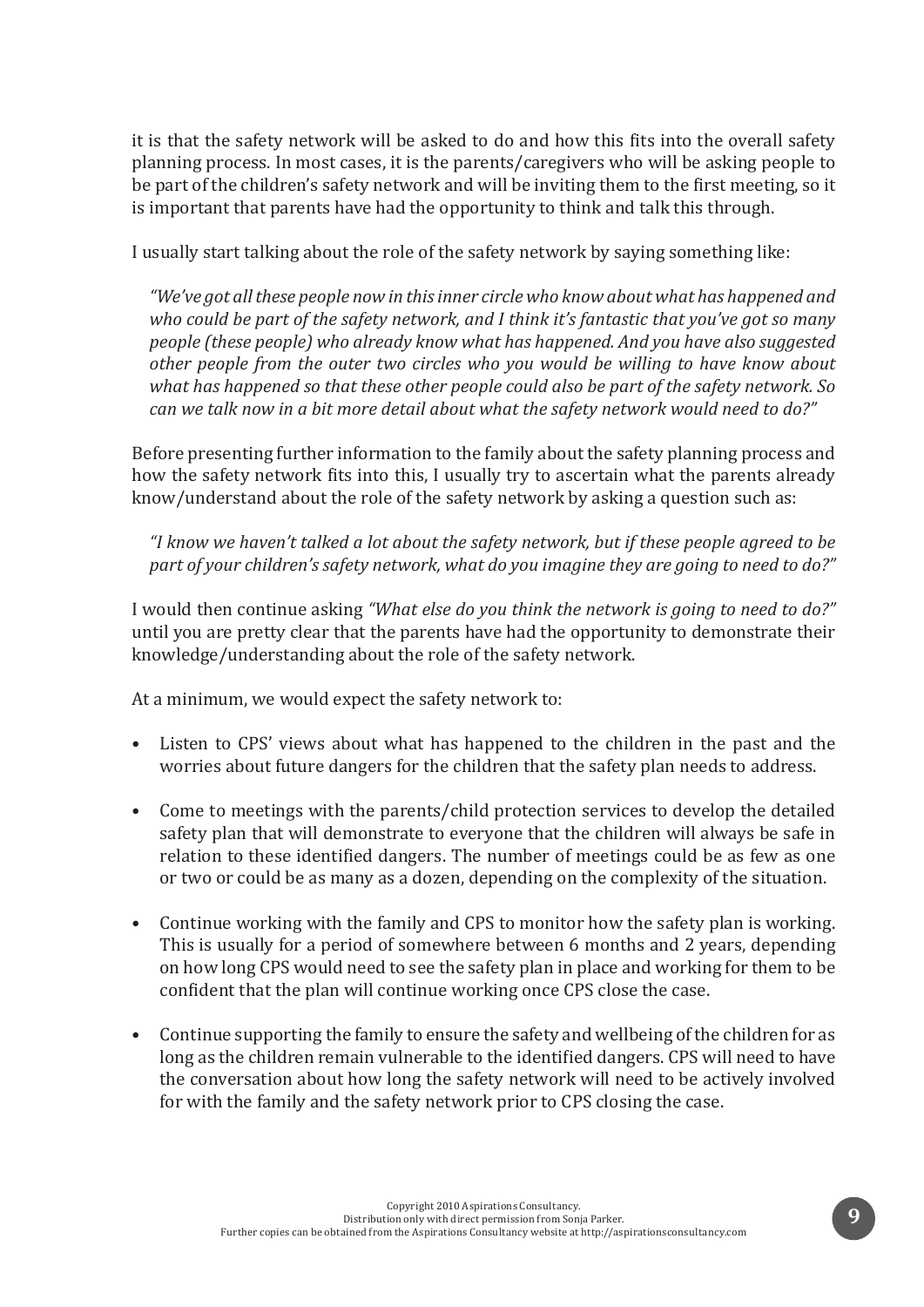#### **11. Bringing the Family Safety Circles to other people in the family**

So far in using this tool, you have captured the parent/caregiver's ideas about who could be involved in the safety network. Other family members might have ideas about additional people who could be part of the safety network.

At this point in the process, I usually then ask the parents' permission to show their Family Safety Circles to others in the family (the children, grandma, the other parent if not present, etc) to seek their ideas. This meeting with the children or other family members can happen with the parent present or not, depending on the parent's preference. If the parent is going to be present, it can be useful for them to be the person who explains the safety circles to the children or to other family members. Any additional people suggested can be added to the circles and the same questioning process can be used to understand the children/other family members' views about who needs to be part of the inner circle/ safety network.

As the safety network is formed and begins to meet, the parents' Safety Circles can also be brought to the safety network and the network can consider the question of whether or not additional people are required for the safety network and who they could be.

#### **12. Where to from here?**

The final step in the Family Safety Circle process is to talk with the parents/caregivers about where to from here. Important next steps are:

- Deciding who is going to talk with the identified possible safety network people to ask them to be part of the children's safety network and when is this going to happen?
- Setting a date for the first meeting of the safety network (which will also involve the parents/caregivers and child protection services) and deciding where is this going to be held?
- Deciding what process will be used to ensure that everyone in the safety network understands the concerns.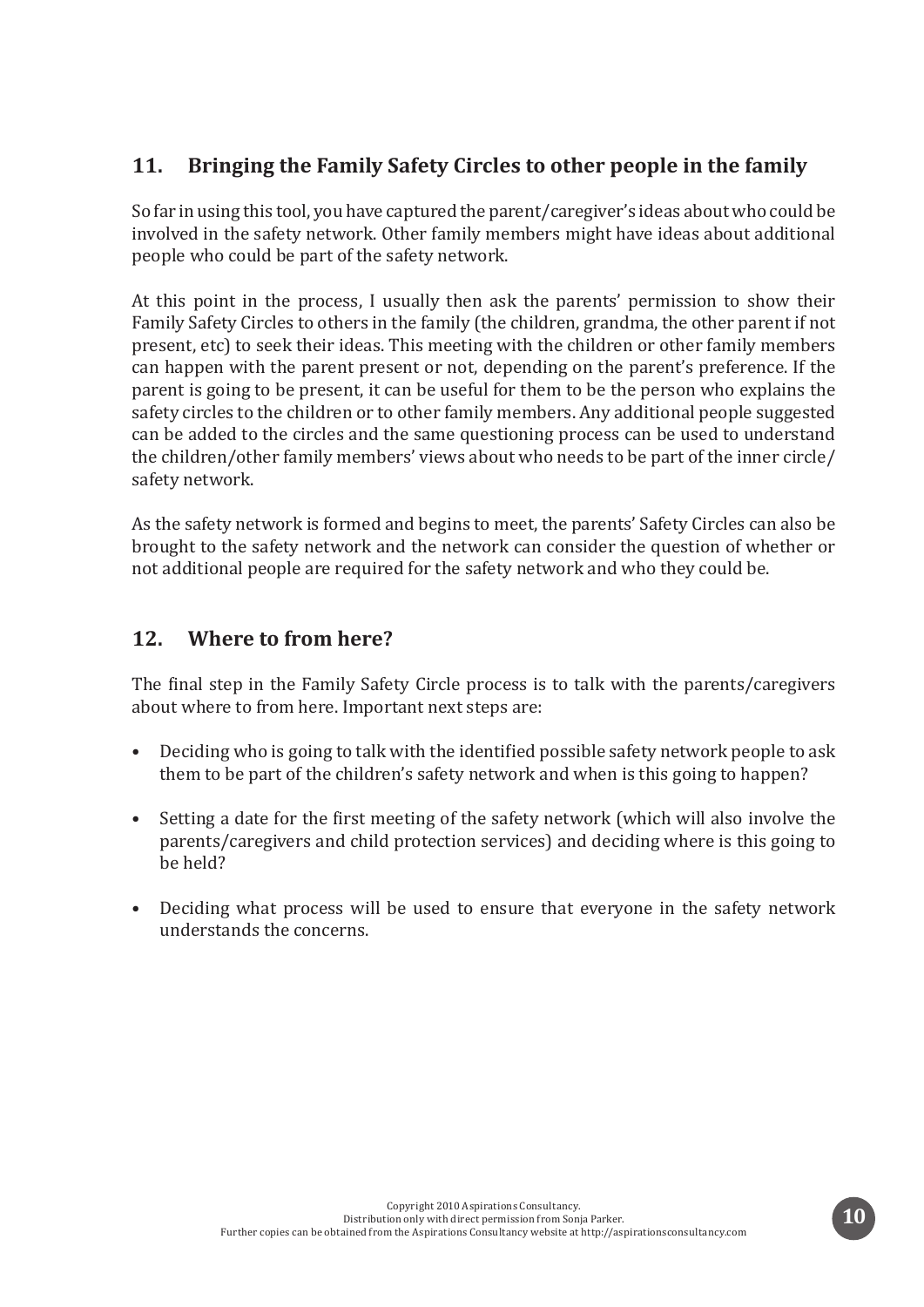## **Case Example**

#### **Amanda and Abi's Safety Circles**



The Family Safety Circles example above is an anonymised example from my work with a family in Perth, Western Australia. This family consists of a mother, who I will call Therese, and her two daughters, Abi (6yrs) and Amanda (8yrs). Abi and Amanda were placed in the care of the Department for Child Protection (DCP) two years ago due to the girls witnessing signficant family violence between Therese and her partner at the time, the girls being hit by Therese's partner, and the girls often being left on their own at night while Therese and her partner went out to parties and to buy drugs.

Two years later, DCP referred the family to a reunification service as Therese had separated from her partner and had demonstrated that she was no longer using drugs. During my first meeting with Therese, I explained what the reunification and safety planning process would involve and began to talk to Therese about the need for a safety network. Therese said that she didn't really have anyone who could be part of a safety network and I then drew a large circle on the page and asked Therese the following question: *"So let me just ask you a question.... Who are the people in your life and the girls' lives who know about what happened in the past, about Terry hitting the girls and the girls seeing all those fights between you and Terry, and the girls being left on their own at night while you and Terry went out? Who are the people in your life who already know about what has happened?"*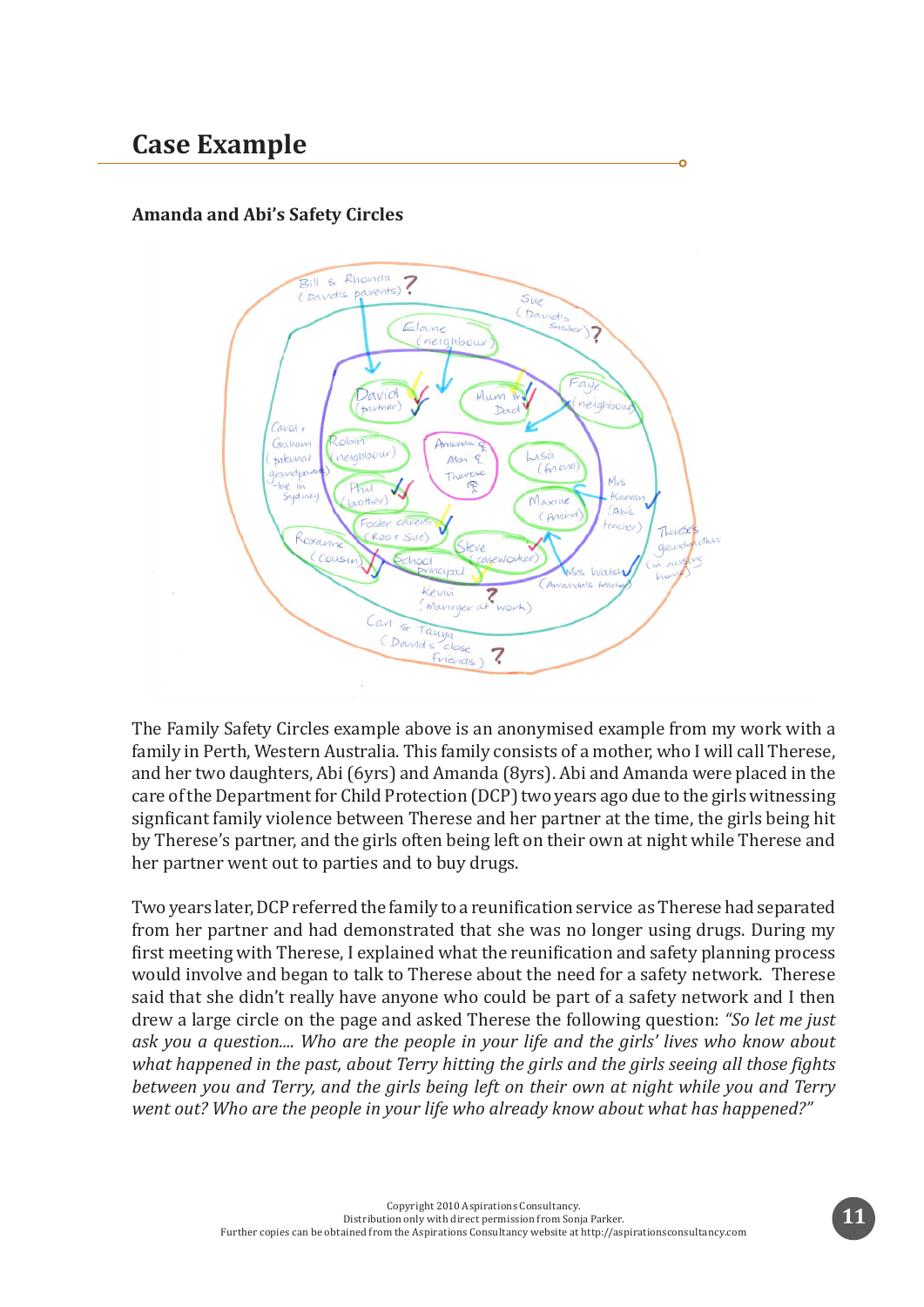Therese immediately said that her partner, David (who she had been in a relationship with for about 6 months), knew everything about what had happened, and then added that her mum and dad also knew what had happened. I wrote David's name and her mum and dad into the inner circle and then used that opportunity to compliment Therese by saying *"That can't have been easy telling your new partner about that difficult stuff from your past. How did you manage to do that?"* Therese said that she had been pretty nervous telling David but that she learnt in her drug rehab program that unless she was honest with people, she wasn't going to be able to have much of a relationship with them.

I then asked Therese *"Who else knows what happened?"* Therese said that her friends from the drug rehab program knew what had happened and when I asked her for their names, gave me the names of two friends she had made during the program, Lisa and Maxine. I wrote their names in the circle and then asked again *"Who else knows what happened?"*  Therese thought for a while and said "My brother, but I don't see him much". I explained that it didn't matter at this stage how much she saw him; what we were doing was writing down the names of all the people who already knew what had happened. So I then wrote her brother's name (Phil) into the circle. I continued asking *"Who else knows?"* and writing their names in the circle until Therese said that she couldn't think of anyone else. At this point I asked *"Just think for a moment about all the people in the girls' life... Is there anyone else in their life who knows about what has happened?"* From this question, Therese added the girls' foster carers, their DCP caseworker and the person who brought them on contact visits, as well as the principal at the school which the girls attended. All of these names were added to the inner circle.

I then drew a second circle around this inner circle and asked *"Who are the people in your life and the girls' lives who know some of what happened; who don't know all the details, but know a little bit about what happened?"* Therese listed a number of people, including two more of her neighbours, Elaine and Faye; both of the girls' teachers; her cousin, Roxanne; and Kevin, the manager of the shop where Therese worked part-time. I then asked Therese "*Is there anyone else, in your family for example or the girls' dad's side of the family, who know something about what has happened?".* Therese then added the girls' paternal grandparents, who she said she didn't speak to much as they lived interstate and they had stopped having much contact after the girls' father had died four years ago.

When Therese said that she couldn't think of anyone else to add to that circle, I then drew a third circle around the first two and asked *"So now who are the people in your life who don't know anything about what happened?"* Therese thought for quite a while and then said "David's family and friends, I guess. I've only met them a couple of times because they live outside of Perth, but I haven't told them that the girls don't live with me. They all think that we'd just left the kids at home with friends while we came to visit". I asked Therese who she thought were the most important of those people and Therese listed Bill and Rhonda (David's parents), Sue (David's sister) and Carl and Tanya (his closest friends). I wrote all of these names in the outer circle and then asked *"Who else is in your life who doesn't know anything about what happened?"* Therese said that she had never told her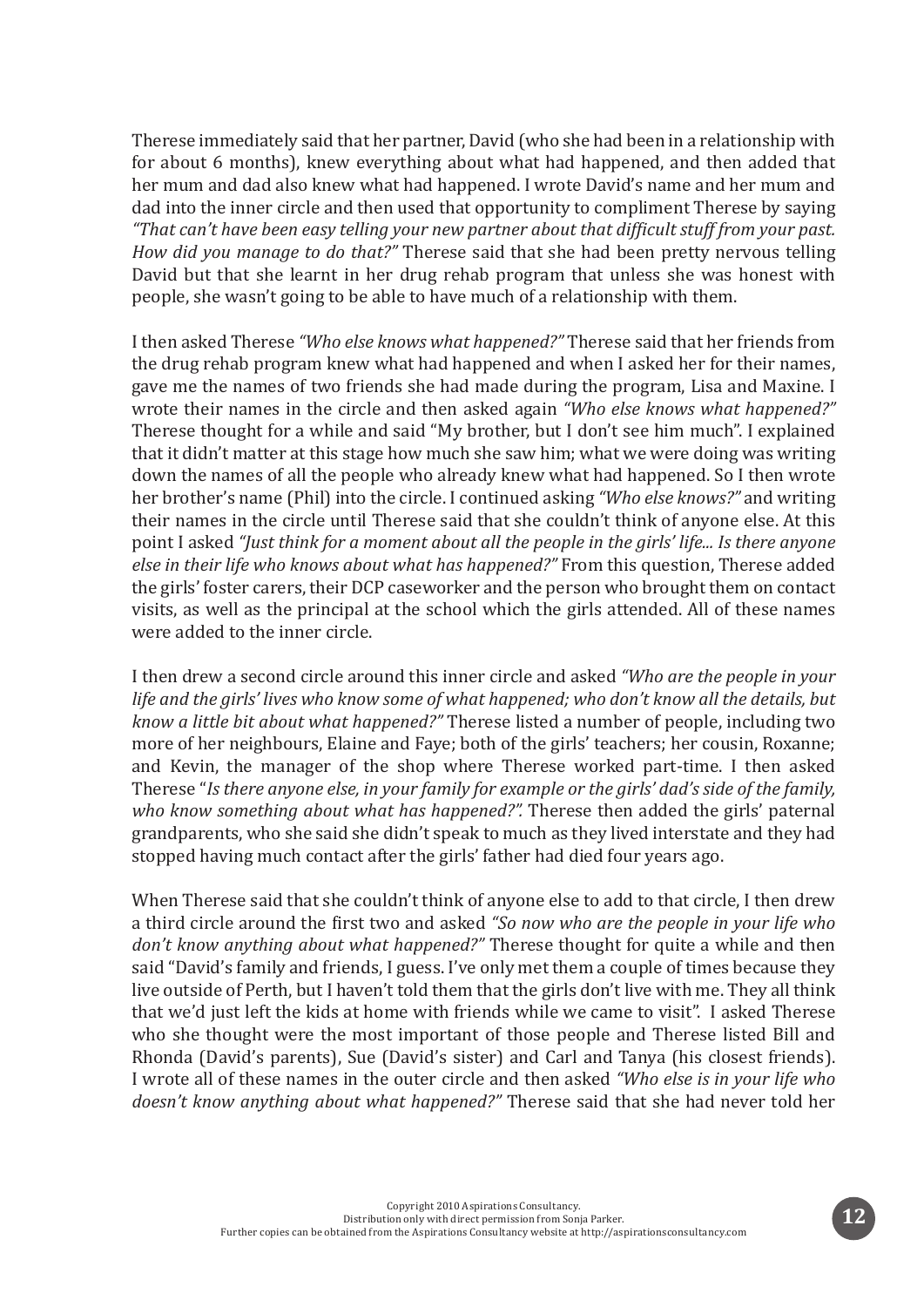grandmother about what had happened as her grandmother was in a nursing home and didn't know that the girls were in care. I added her grandmother to the outer circle.

Once we'd finished putting the names in all three circles, I then asked Therese *"Looking at all the people you have put in these safety circles, is there anyone else who is important to you and important to the girls who we haven't put into the circles yet?"* Therese looked at the circles and said "No, that's everyone".

Therese had listed 11 people in the inner circle, 8 people in the middle circle, and 6 people in the outer circle, giving us 25 people who were potential members of the safety network.

I then talked started to explore with Therese how 'safe' she regarded the people she had listed within her safety circles, which I did by asking: *"I want to ask you a question about all of these people now. Imagine that your girls are living back home with you and then you had to go to hospital suddenly. Of all the people you have put in these circles, who would you be willing to leave your girls with?"* Therese looked at the circles and straight away started pointing out the people that she would be willing to leave her girls with. I circled these people with a green pen. Therese also identified people who she didn't yet know well enough, such as David's family and friends, and her manager at work. I put a question mark next to these people.

Once we had identified who Therese regarded as 'safe' people for Abi and Amanda, I then started to explore other people's views. I did this by asking: *"If you had to go to hospital, who do you think the girls would feel comfortable staying with? Who would your mum be willing for her granddaughters to stay with? Who do you think Steve, your caseworker, would be happy for the girls to stay with?"* Therese thoughts about her mum's views were represented with a red tick; her girls' views with a blue tick and Steve's views with a yellow tick.

Using Therese's safety circles, I then talked with Therese about how many people she thought would need to be in Abi and Amanda's safety network, which led to a discussion about the role of the safety network. Therese said that if the safety network needed to come to meetings and help to develop the safety plan and then keep visiting afterwards to make sure that the plan was working, she thought there would need to be about 10 people so that a couple of people, like her mum and dad, weren't having to do all the work. Therese said though that she didn't feeling comfortable asking people to commit this much time to working with her and the girls and that she wasn't sure if they would agree to do it. At this point I reiterated again that having a safety network was a bottom line for the girls to return home and complimented Therese on being willing to think this through with me in so much detail.

This part of the conversation took quite a while, with me holding the bottom line of the safety network needing to happen and needing to have enough people to be able to perform the role effectively, and Therese eventually said that she understood that she had to have a safety network in place before the girls could come home.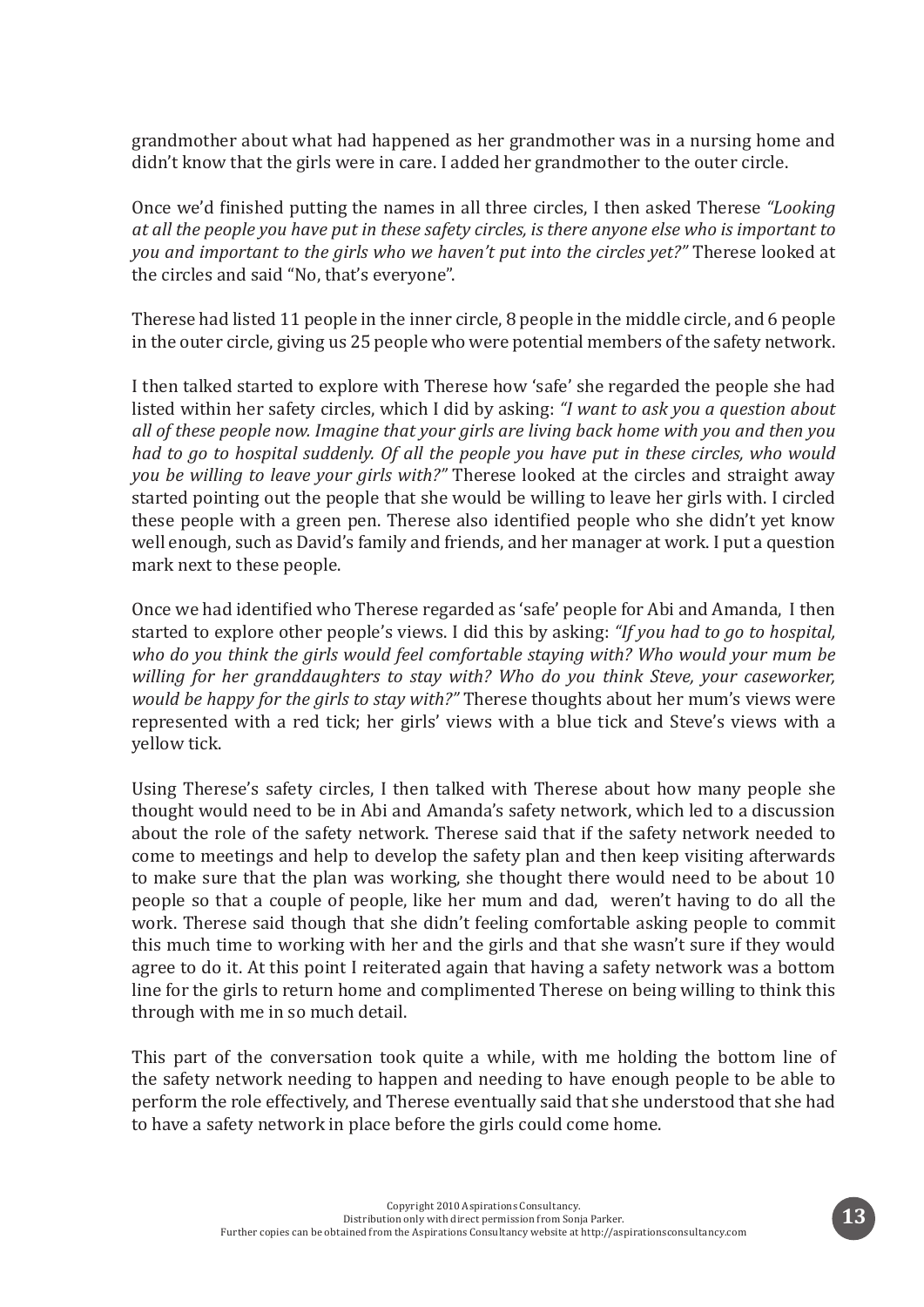I then asked Therese to think about who in the inner circle she thought would be good to have as part of the safety network. Therese said that she wanted to have her mum and dad, David, her brother if he was willing, her friends Lisa and Maxine and her neighbour, Robin. Therese addedd that she didn't think that Steve, her caseworker, the school principal or the foster parents would really count as part of the safety network and so then we started to explore who from the outer circles Therese would be willing to move to the inner circle. To do this, I asked Therese questions such as: *"Who from these outer two circles do you think needs to be in this inner circle and part of the safety network? Who would you be most comfortable talking with about what happened to the girls? Who do you think your mum would want to have in there with her? Who do you think the girls would want to have in there?"* Therese said that she thought both her neighbours, Elaine and Faye, needed to be in the inner circle, and that the girls would want their teachers part of the inner circle. Therese also said that while she didn't know David's parents very well, they seemed like good people and she would be willing to talk with them if David was okay with that. The people that Therese was willing to move to the inner circle, we showed by drawing arrows linking them to the inner circle.

That was as much as Therese and I covered during our first session together. Therese said that she wanted to show the safety circles to David and to her mum and talk to them about the safety network and who needed to be part of it, and we agreed that after she had done that, she and I would then talk together again about how to start inviting the people we had identified to a meeting to talk about the safety network. Therese's safety circles led to a safety network of 13 people for Abi and Amanda, who at the time of writing this booklet, are all participating in the process of developing a safety plan for Abi and Amanda.

## **Some important process considerations**

1. As you will see from the suggested process outlined above and the case example, there are a lot of detailed conversations with families that can result from the use of the Family Safety Circles tool. It may be necessary to use the tool over a number of sessions rather than trying to complete all of the work within one session.

ö

- 2. The suggested process outlined above is not necessarily a linear process. You may find that you move from one stage to another, depending on what comments or questions the parents/caregivers ask. What is important to remember is to record the information visually (it doesn't have to be neat or pretty; this is a working document!) and to cover all of the areas outlined in the process. The template sheet at the back of this booklet contains a summary of the parts of the process and suggested questions. You can photocopy this template and have it on the table beside you as a guide.
- 3. This booklet focuses on the development of a safety network through the use of the Family Safety Circles tool and isn't intended to give a thorough overview of the broader safety planning process. For further information on safety planning, please see the reference list at the back of this booklet.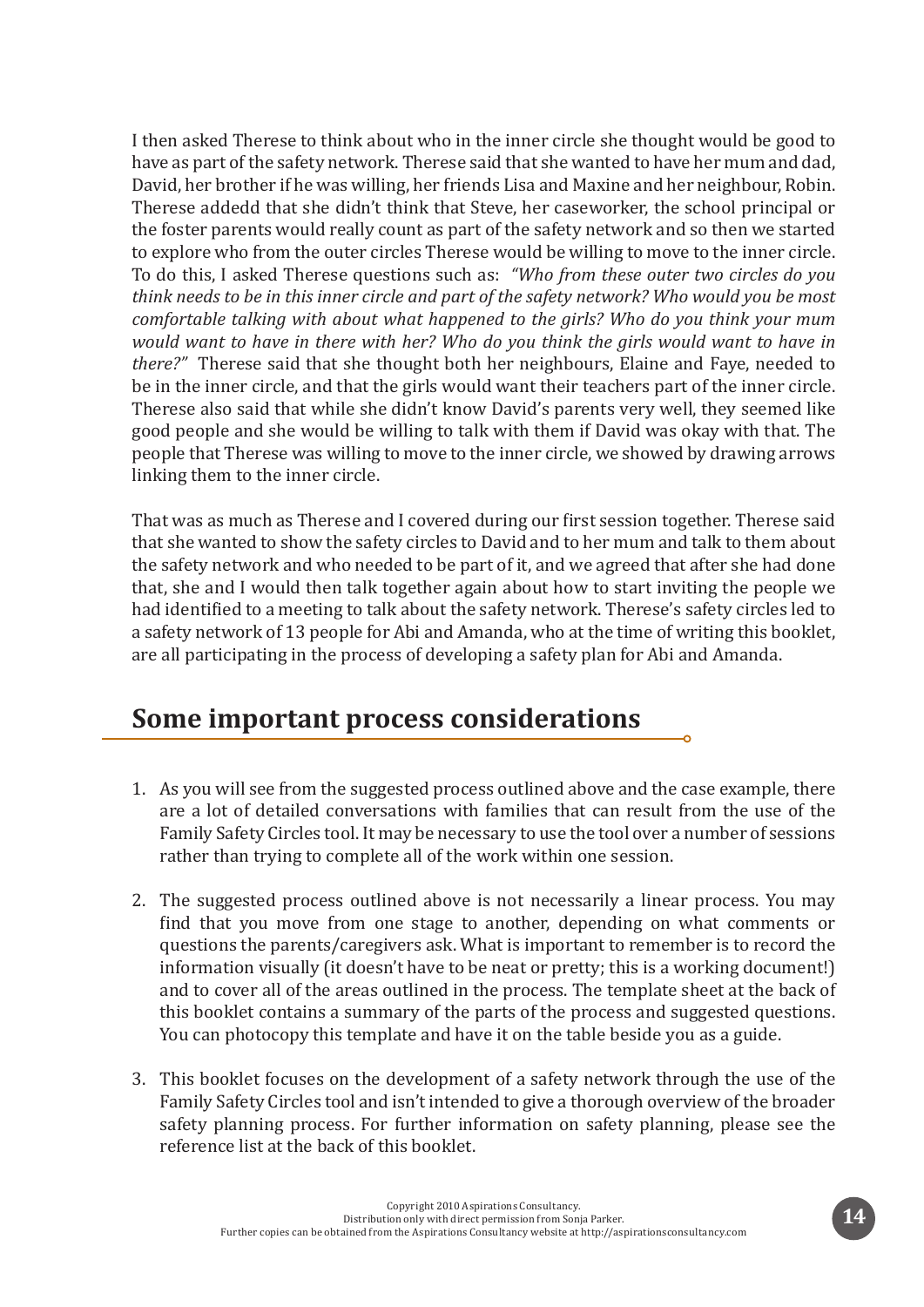## **Conclusions**

This is a tool that has been inspired by my work with families and with child protection workers all over the world. In my view, a tool works if we can adapt it to our own personal style as a worker and to each of the families who we are working with, so feel free to experiment!!! And then to write (sonjapa@iinet.net.au) and tell me about your experiences so that the tool can continue to evolve.

As I described at the beginning of this document, the development of this tool has grown in part out of the ideas presented by Susie Essex and Andrew Turnell in the Resolutions Model for working with 'denied' child abuse. I would like to thank both Andrew and Susie for their enormous generosity in sharing their wisdom and skills with me over the years.

## **References**

Parker, S. (2009). The Safety House: A tool for including children in safety planning, Aspirations Consultancy (www.aspirationsconsultancy.com)

Parker, S. (2010). The Future House: Involving parents and caregivers in the safety planning process. Aspirations Consultancy (www.aspirationsconsultancy.com)

Parker, S. and Turnell, A. (2009) Using the Three Houses Tool: Involving children and young people in child protection assessment and planning: Houses [DVD and Workbook], Aspirations Consultancy (www.aspirationsconsultancy.com)

Turnell, A. and Edwards, S. (1999). Signs of Safety: A safety and solution oriented approach to child protection casework, New York: WW Norton.

Turnell A. and Essex S. (2006). Working with 'denied' child abuse: the resolutions approach. Buckingham: Open University Press.

Turnell, A and Parker, S (2009). Introduction to the signs of safety. [DVD and Workbook], Resolutions Consultancy (www.signsofsafety.net)

Turnell, A. (In Press). Building safety in child protection services: working with a strengths and solution focus, London: Palgrave.

Turnell, A. (Forthcoming). Effective safety planning in child protection casework. [Workbook and DVD], Resolutions Consultancy (www.signsofsafety.net)

Weld, N. (2008). The three houses tool: building safety and positive change. In M. Calder (Ed.) Contemporary risk assessment in safeguarding children, Lyme Regis: Russell House Publishing.